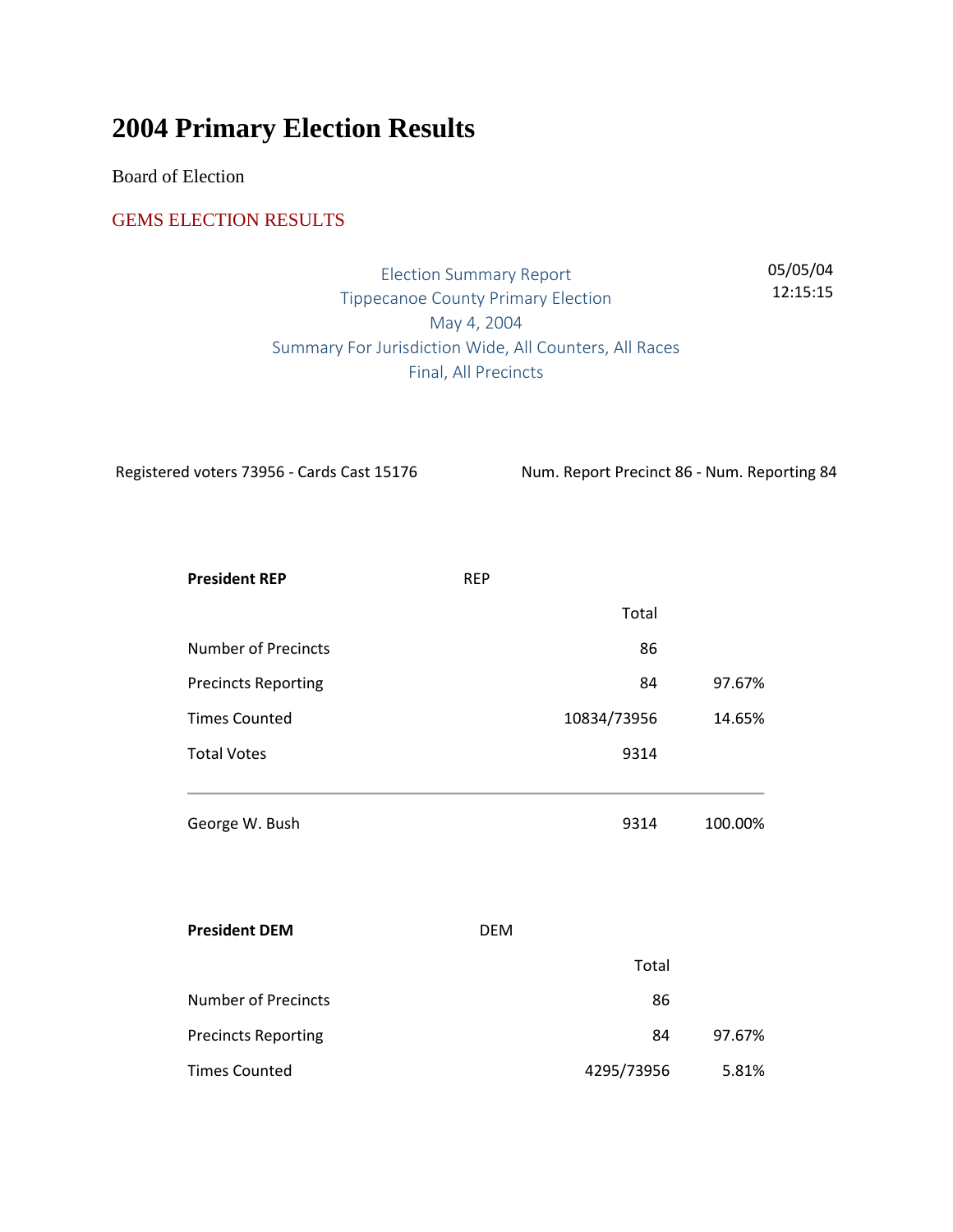| <b>Total Votes</b>         |            | 4095        |         |
|----------------------------|------------|-------------|---------|
| Wesley K. Clark            |            | 156         | 3.81%   |
| <b>Howard Dean</b>         |            | 283         | 6.91%   |
| John Edwards               |            | 458         | 11.18%  |
| John F. Kerry              |            | 3020        | 73.75%  |
| Dennis J. Kucinich         |            | 138         | 3.37%   |
| Lyndon H. LaRouche         |            | 40          | 0.98%   |
| <b>US Senator REP</b>      | <b>REP</b> |             |         |
|                            |            | Total       |         |
| <b>Number of Precincts</b> |            | 86          |         |
| <b>Precincts Reporting</b> |            | 84          | 97.67%  |
| <b>Times Counted</b>       |            | 10834/73956 | 14.65%  |
| <b>Total Votes</b>         |            | 6707        |         |
| <b>Marvin Scott</b>        |            | 6707        | 100.00% |
| <b>US Senator DEM</b>      | <b>DEM</b> |             |         |
|                            |            | Total       |         |
| <b>Number of Precincts</b> |            | 86          |         |
| <b>Precincts Reporting</b> |            | 84          | 97.67%  |
| <b>Times Counted</b>       |            | 4295/73956  | 5.81%   |
| <b>Total Votes</b>         |            | 3893        |         |

Evan Bayh 3893 100.00%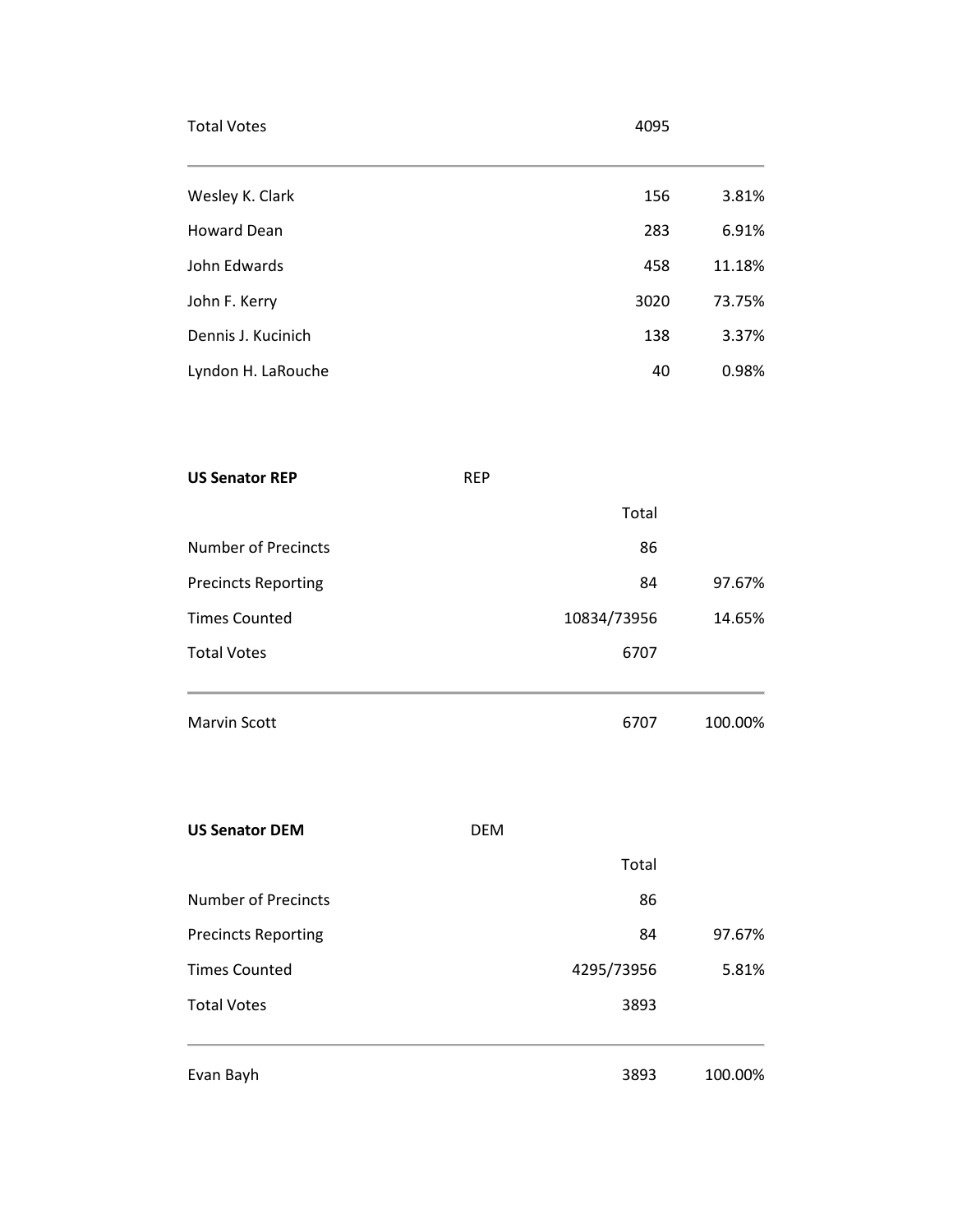| Total<br><b>Number of Precincts</b><br>86<br>97.67%<br><b>Precincts Reporting</b><br>84<br><b>Times Counted</b><br>10834/73956<br>14.65%<br><b>Total Votes</b><br>10493<br><b>Mitch Daniels</b><br>7433<br>70.84% |  |
|-------------------------------------------------------------------------------------------------------------------------------------------------------------------------------------------------------------------|--|
|                                                                                                                                                                                                                   |  |
|                                                                                                                                                                                                                   |  |
|                                                                                                                                                                                                                   |  |
|                                                                                                                                                                                                                   |  |
|                                                                                                                                                                                                                   |  |
|                                                                                                                                                                                                                   |  |
| <b>Eric Miller</b><br>29.16%<br>3060                                                                                                                                                                              |  |
|                                                                                                                                                                                                                   |  |
| <b>Governor DEM</b><br><b>DEM</b>                                                                                                                                                                                 |  |
| Total                                                                                                                                                                                                             |  |
| <b>Number of Precincts</b><br>86                                                                                                                                                                                  |  |
| 97.67%<br><b>Precincts Reporting</b><br>84                                                                                                                                                                        |  |
| <b>Times Counted</b><br>4295/73956<br>5.81%                                                                                                                                                                       |  |
| <b>Total Votes</b><br>3950                                                                                                                                                                                        |  |
| Joe Kernan<br>100.00%<br>3950                                                                                                                                                                                     |  |
| <b>US Rep Dist 4 REP</b><br><b>REP</b>                                                                                                                                                                            |  |
| Total                                                                                                                                                                                                             |  |
| <b>Number of Precincts</b><br>86                                                                                                                                                                                  |  |
| 97.67%<br><b>Precincts Reporting</b><br>84                                                                                                                                                                        |  |
| <b>Times Counted</b><br>10834/73956<br>14.65%                                                                                                                                                                     |  |
| <b>Total Votes</b><br>10375                                                                                                                                                                                       |  |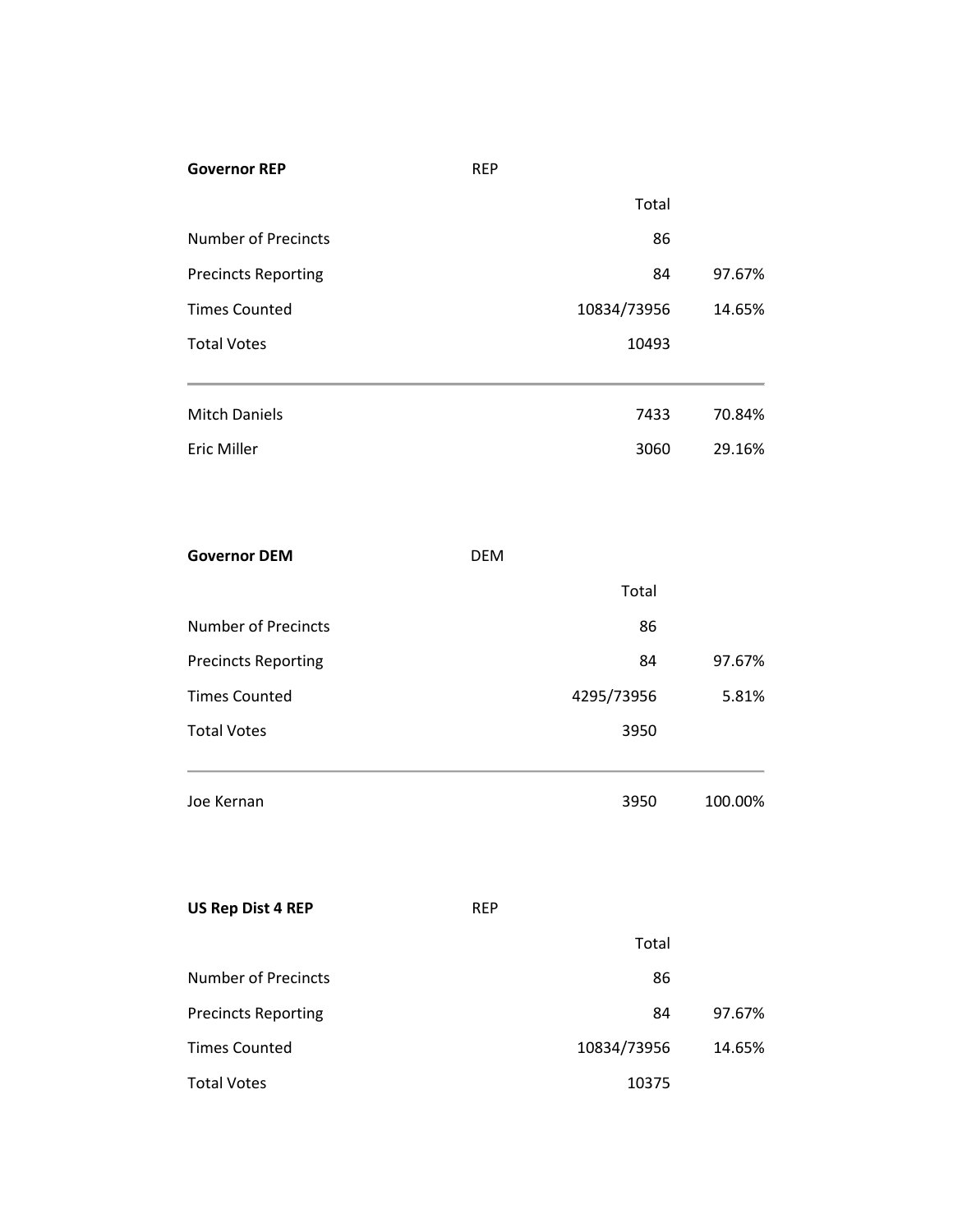| Steve Buyer   | 7292 | 70.28% |
|---------------|------|--------|
| Mike Campbell | 600  | 5.78%  |
| Dennis Hardy  | 1314 | 12.67% |
| Brian Paasch  | 1169 | 11.27% |

| <b>US Rep Dist 4 DEM</b>                                                  | <b>DEM</b> |            |                 |  |
|---------------------------------------------------------------------------|------------|------------|-----------------|--|
| Number of Precincts<br><b>Precincts Reporting</b><br><b>Times Counted</b> |            | Total      |                 |  |
|                                                                           |            | 86         |                 |  |
|                                                                           |            | 84         | 97.67%<br>5.81% |  |
|                                                                           |            | 4295/73956 |                 |  |
| <b>Total Votes</b>                                                        |            | 3755       |                 |  |
| <b>Bill Abbott</b>                                                        |            | 984        | 26.21%          |  |
| Dave Sanders                                                              |            | 2771       | 73.79%          |  |

| <b>State Senator Dist 7 REP</b> | <b>REP</b> |            |         |  |
|---------------------------------|------------|------------|---------|--|
|                                 |            | Total      |         |  |
| Number of Precincts             |            | 19         |         |  |
| <b>Precincts Reporting</b>      |            | 19         | 100.00% |  |
| <b>Times Counted</b>            |            | 1709/13292 | 12.86%  |  |
| <b>Total Votes</b>              |            | 1350       |         |  |
|                                 |            |            |         |  |
| <b>Brandt Hershman</b>          |            | 1350       | 100.00% |  |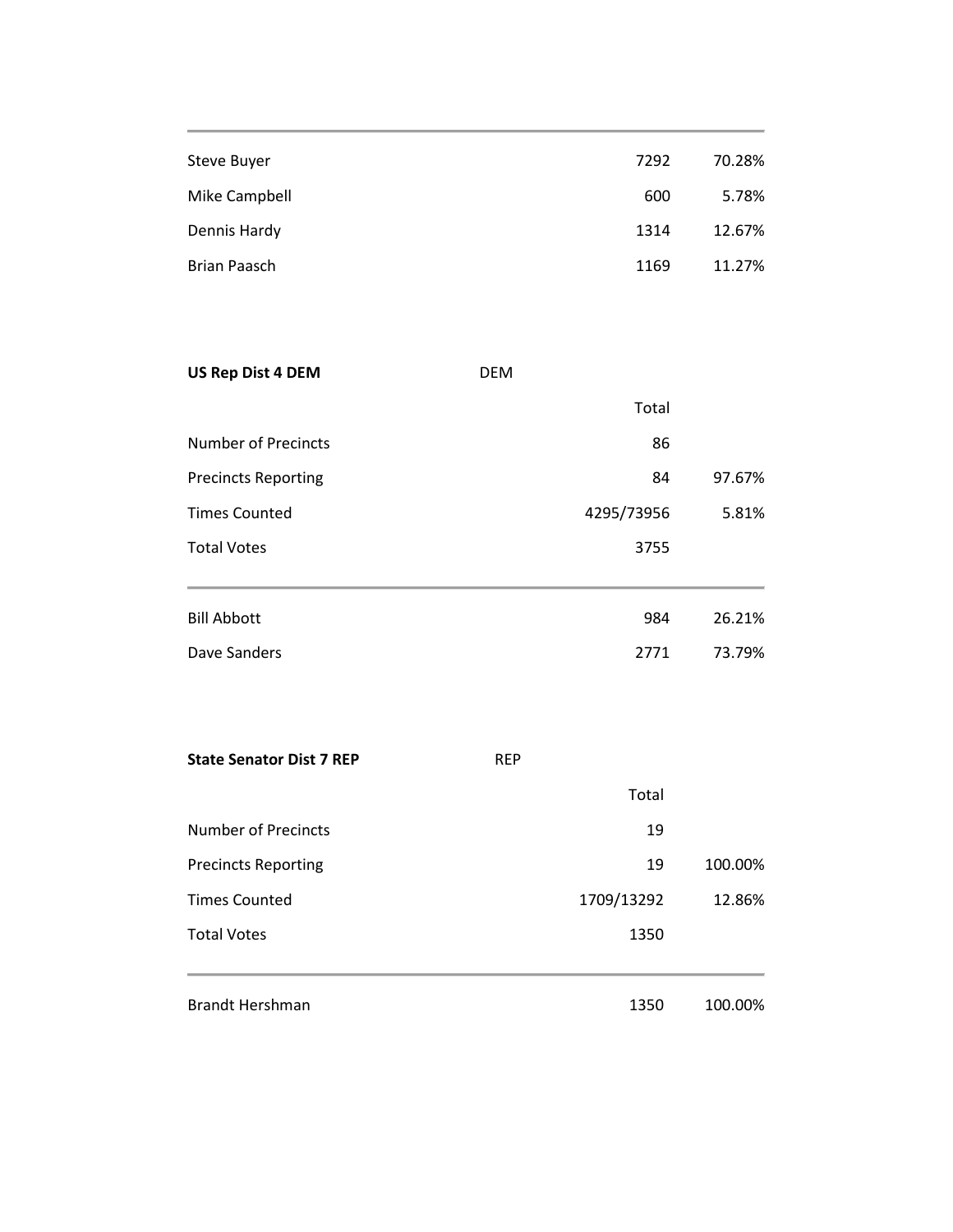| <b>State Rep Dist 26 REP</b> | <b>REP</b> |            |         |
|------------------------------|------------|------------|---------|
|                              |            | Total      |         |
| <b>Number of Precincts</b>   |            | 31         |         |
| <b>Precincts Reporting</b>   |            | 30         | 96.77%  |
| <b>Times Counted</b>         |            | 4024/27349 | 14.71%  |
| <b>Total Votes</b>           |            | 3334       |         |
| Connie Basham                |            | 3334       | 100.00% |
| <b>State Rep Dist 26 DEM</b> | <b>DEM</b> |            |         |
|                              |            | Total      |         |
| <b>Number of Precincts</b>   |            | 31         |         |
| <b>Precincts Reporting</b>   |            | 30         | 96.77%  |
| <b>Times Counted</b>         |            | 1641/27349 | 6.00%   |
| <b>Total Votes</b>           |            | 1468       |         |
| Joe Micon                    |            | 1468       | 100.00% |
| <b>State Rep Dist 27 REP</b> | <b>REP</b> |            |         |
|                              |            | Total      |         |
| <b>Number of Precincts</b>   |            | 34         |         |
| <b>Precincts Reporting</b>   |            | 34         | 100.00% |
| <b>Times Counted</b>         |            | 3448/27789 | 12.41%  |
| <b>Total Votes</b>           |            | 2627       |         |
| <b>Jeff Crites</b>           |            | 2627       | 100.00% |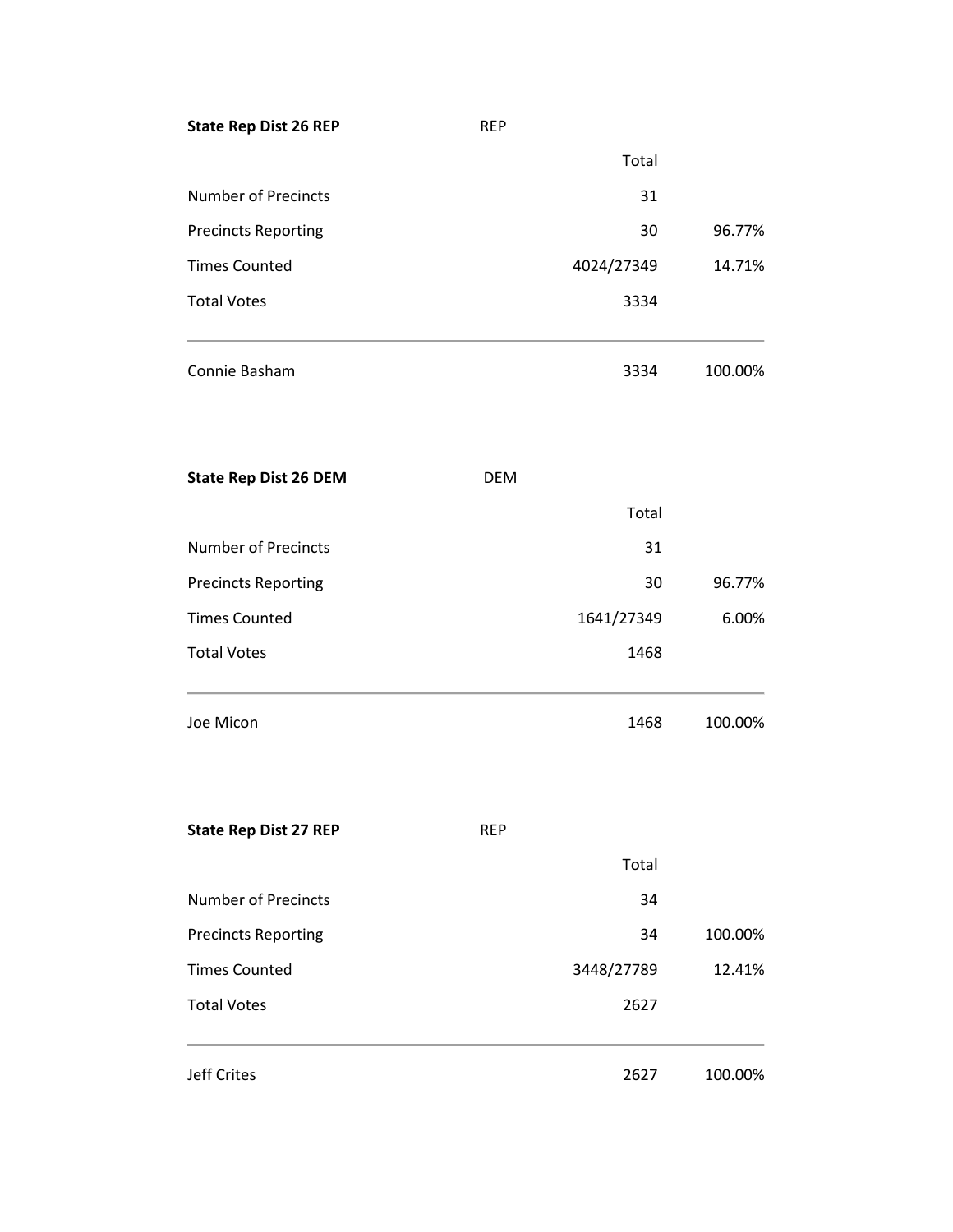| <b>State Rep Dist 27 DEM</b> | <b>DEM</b> |            |         |
|------------------------------|------------|------------|---------|
|                              |            | Total      |         |
| <b>Number of Precincts</b>   |            | 34         |         |
| <b>Precincts Reporting</b>   |            | 34         | 100.00% |
| <b>Times Counted</b>         |            | 1873/27789 | 6.74%   |
| <b>Total Votes</b>           |            | 1691       |         |
| Sheila Klinker               |            | 1691       | 100.00% |
| <b>State Rep Dist 41 REP</b> | <b>REP</b> |            |         |
|                              |            | Total      |         |
| <b>Number of Precincts</b>   |            | 27         |         |
| <b>Precincts Reporting</b>   |            | 26         | 96.30%  |
| <b>Times Counted</b>         |            | 3362/18818 | 17.87%  |
| <b>Total Votes</b>           |            | 2779       |         |
| <b>Tim Brown</b>             |            | 2779       | 100.00% |
| <b>State Rep Dist 41 DEM</b> | <b>DEM</b> |            |         |
|                              |            | Total      |         |
| <b>Number of Precincts</b>   |            | 27         |         |
| <b>Precincts Reporting</b>   |            | 26         | 96.30%  |
| <b>Times Counted</b>         |            | 781/18818  | 4.15%   |
| <b>Total Votes</b>           |            | 615        |         |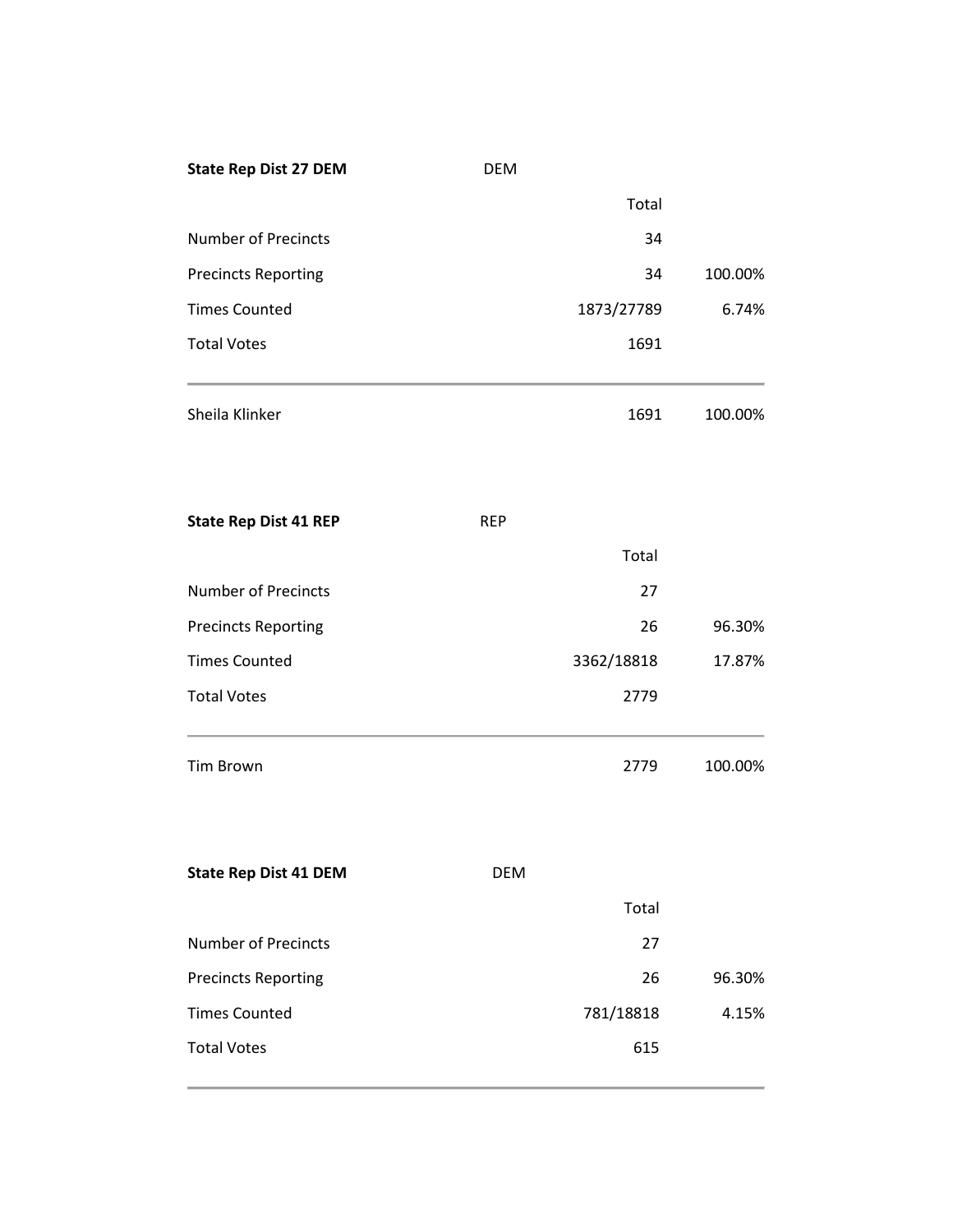| <b>Judge of Super Ct 3 REP</b> | <b>REP</b> |             |         |
|--------------------------------|------------|-------------|---------|
|                                |            | Total       |         |
| <b>Number of Precincts</b>     |            | 86          |         |
| <b>Precincts Reporting</b>     |            | 84          | 97.67%  |
| <b>Times Counted</b>           |            | 10834/73956 | 14.65%  |
| <b>Total Votes</b>             |            | 9006        |         |
|                                |            |             |         |
| Loretta Rush                   |            | 9006        | 100.00% |
|                                |            |             |         |

| <b>County Treasurer REP</b> | <b>REP</b> |             |         |
|-----------------------------|------------|-------------|---------|
|                             |            | Total       |         |
| <b>Number of Precincts</b>  |            | 86          |         |
| <b>Precincts Reporting</b>  |            | 84          | 97.67%  |
| <b>Times Counted</b>        |            | 10834/73956 | 14.65%  |
| <b>Total Votes</b>          |            | 8572        |         |
| Oneta Tolle                 |            | 8572        | 100.00% |
| <b>County Coroner REP</b>   | <b>REP</b> |             |         |
|                             |            | Total       |         |
| <b>Number of Precincts</b>  |            | 86          |         |
| <b>Precincts Reporting</b>  |            | 84          | 97.67%  |
| <b>Times Counted</b>        |            | 10834/73956 | 14.65%  |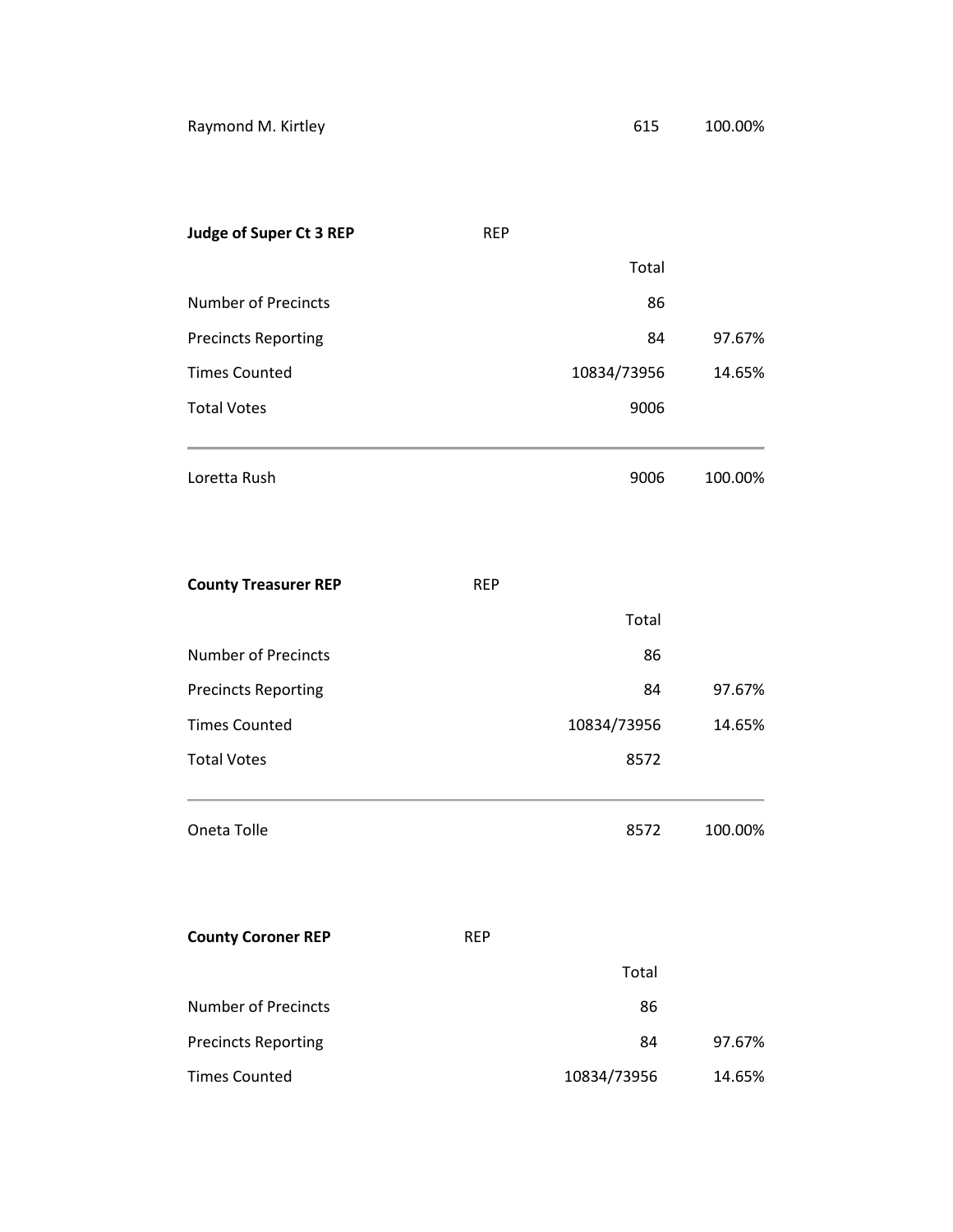| <b>Total Votes</b>                         | 8590        |         |
|--------------------------------------------|-------------|---------|
| Donna Avolt                                | 8590        | 100.00% |
| <b>County Surveyor REP</b><br><b>REP</b>   |             |         |
|                                            | Total       |         |
| <b>Number of Precincts</b>                 | 86          |         |
| <b>Precincts Reporting</b>                 | 84          | 97.67%  |
| <b>Times Counted</b>                       | 10834/73956 | 14.65%  |
| <b>Total Votes</b>                         | 9240        |         |
| <b>Bob Grove</b>                           | 2639        | 28.56%  |
| <b>Steve Murray</b>                        | 6601        | 71.44%  |
| <b>County Com Dist 2 REP</b><br><b>REP</b> |             |         |
|                                            | Total       |         |
| <b>Number of Precincts</b>                 | 86          |         |
| <b>Precincts Reporting</b>                 | 84          | 97.67%  |
| <b>Times Counted</b>                       | 10834/73956 | 14.65%  |
| <b>Total Votes</b>                         | 8060        |         |
| <b>KD Benson</b>                           | 8060        | 100.00% |

**County Comm Dist 3 REP** REP

Total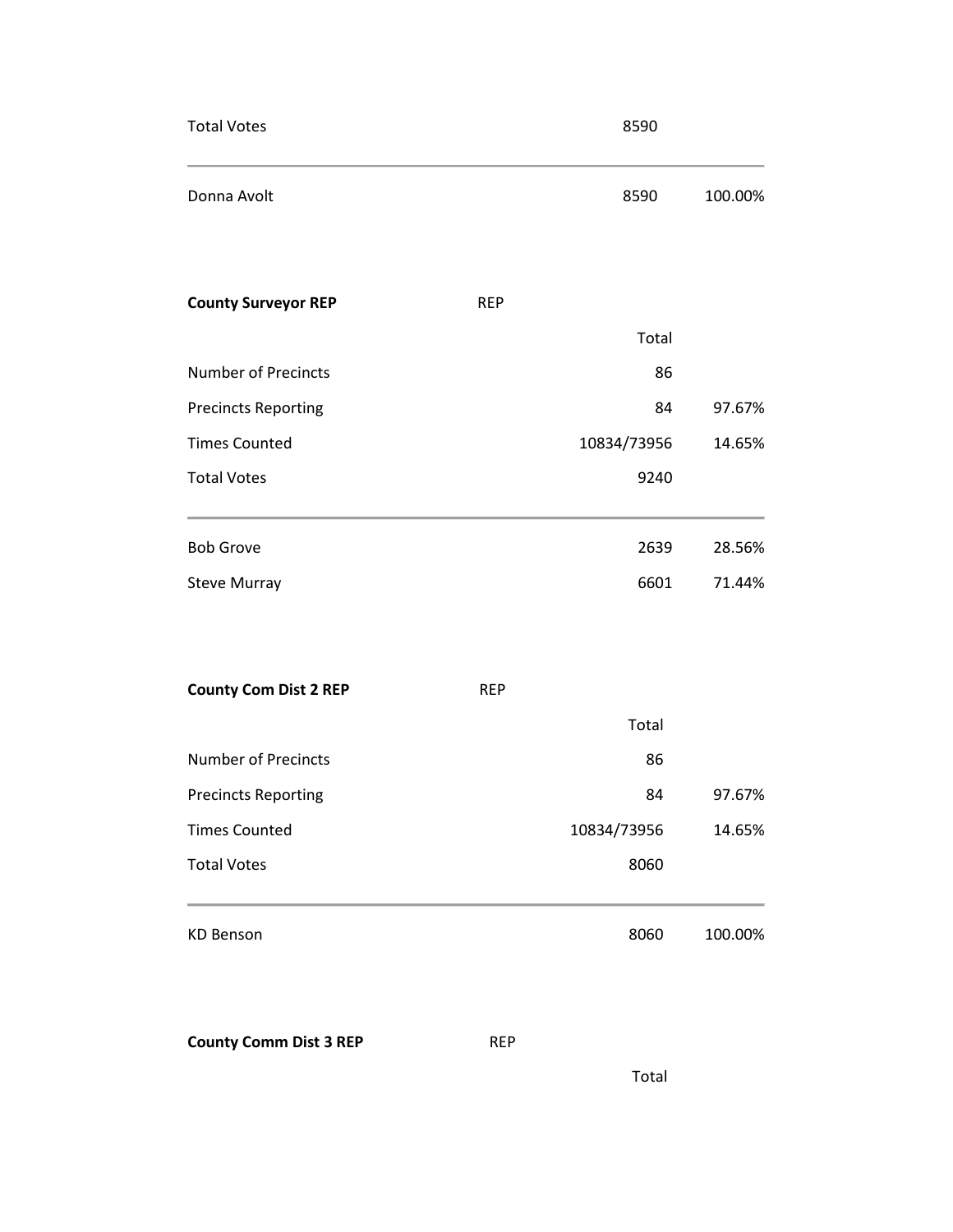| <b>Number of Precincts</b>    |            | 86          |         |
|-------------------------------|------------|-------------|---------|
| <b>Precincts Reporting</b>    |            | 84          | 97.67%  |
| <b>Times Counted</b>          |            | 10834/73956 | 14.65%  |
| <b>Total Votes</b>            |            | 8164        |         |
| <b>Ruth Shedd</b>             |            | 8164        | 100.00% |
| <b>County Co At Large REP</b> | <b>REP</b> |             |         |
|                               |            | Total       |         |
| <b>Number of Precincts</b>    |            | 86          |         |
| <b>Precincts Reporting</b>    |            | 84          | 97.67%  |
| <b>Times Counted</b>          |            | 10834/73956 | 14.65%  |
| <b>Total Votes</b>            |            | 23647       |         |
| Mark Kirby                    |            | 4099        | 17.33%  |
| Tom Murtaugh                  |            | 6937        | 29.34%  |
| Kevin Underwood               |            | 6108        | 25.83%  |
| Kathy Vernon                  |            | 6503        | 27.50%  |
|                               |            |             |         |
| <b>County Co At Large DEM</b> | <b>DEM</b> |             |         |
|                               |            | Total       |         |
| <b>Number of Precincts</b>    |            | 86          |         |
| <b>Precincts Reporting</b>    |            | 84          | 97.67%  |
| <b>Times Counted</b>          |            | 4295/73956  | 5.81%   |
| <b>Total Votes</b>            |            | 3241        |         |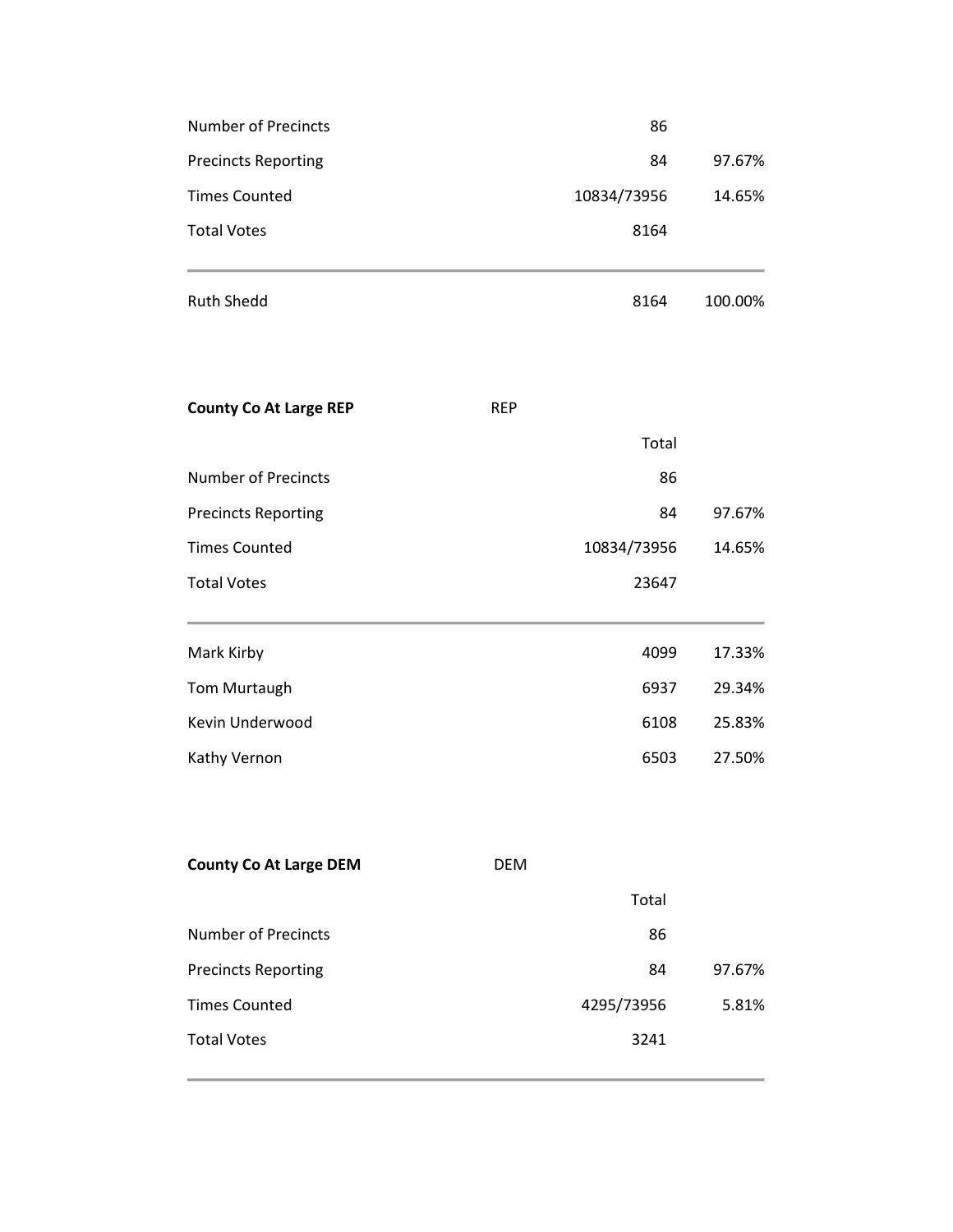| <b>St Del Dist 6 REP</b>   | <b>REP</b> |         |
|----------------------------|------------|---------|
|                            | Total      |         |
| <b>Number of Precincts</b> | 8          |         |
| <b>Precincts Reporting</b> | 8          | 100.00% |
| <b>Times Counted</b>       | 836/4596   | 18.19%  |
| <b>Total Votes</b>         | 1275       |         |
|                            |            |         |
| <b>KD Benson</b>           | 472        | 37.02%  |
| Patricia Mason             | 419        | 32.86%  |
| <b>Ellie Mlynarik</b>      | 384        | 30.12%  |
|                            |            |         |

| <b>St Del Dist 8 REP</b>   | <b>REP</b> |         |  |
|----------------------------|------------|---------|--|
|                            | Total      |         |  |
| <b>Number of Precincts</b> | 8          |         |  |
| <b>Precincts Reporting</b> | 8          | 100.00% |  |
| <b>Times Counted</b>       | 848/5090   | 16.66%  |  |
| <b>Total Votes</b>         | 1673       |         |  |
|                            |            |         |  |
| David Bridges              | 418        | 24.99%  |  |
| Greg Dean                  | 394        | 23.55%  |  |
| Steve Lovejoy              | 446        | 26.66%  |  |
| <b>Gregg Theobald</b>      | 415        | 24.81%  |  |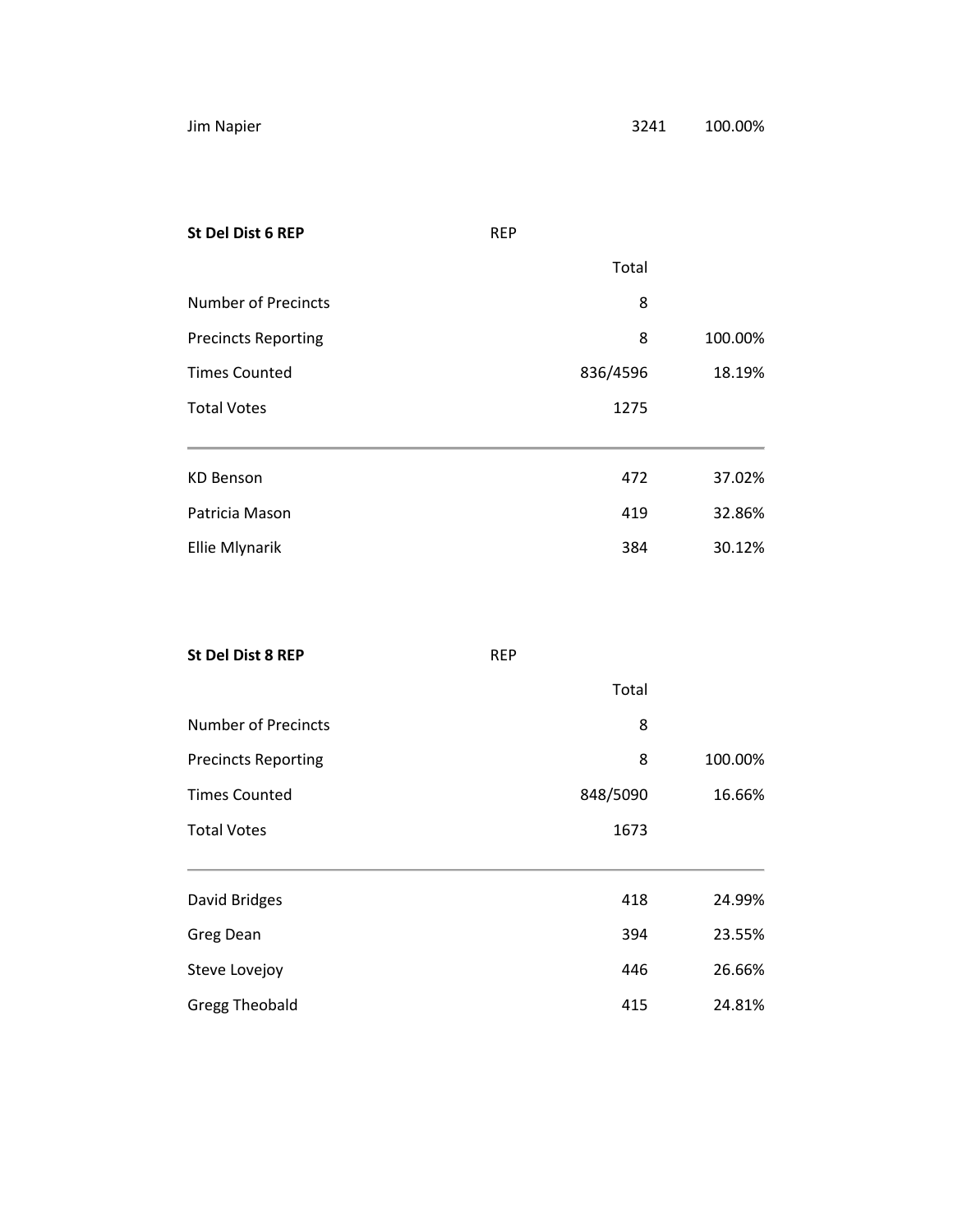**St Del Dist 9 REP** REP Total Number of Precincts 9 Precincts Reporting and the contract of the Precincts Reporting and the contract of the contract of the contract of the contract of the contract of the contract of the contract of the contract of the contract of the contra Times Counted **503/6950** 7.24% Total Votes 862 and 2008 12:00 12:00 12:00 12:00 12:00 12:00 12:00 12:00 12:00 12:00 12:00 12:00 12:00 12:00 12:00 12:00 12:00 12:00 12:00 12:00 12:00 12:00 12:00 12:00 12:00 12:00 12:00 12:00 12:00 12:00 12:00 12:00 12:00 Mark Davis 253 26.30% Ron Fruitt 33.78% Matt Plomin 177 18.40% Adam Rusch 207 21.52%

| St Del Dist 10 REP         | <b>REP</b> |          |        |
|----------------------------|------------|----------|--------|
|                            |            | Total    |        |
| <b>Number of Precincts</b> |            | 9        |        |
| <b>Precincts Reporting</b> |            | 8        | 88.89% |
| <b>Times Counted</b>       |            | 832/5277 | 15.77% |
| <b>Total Votes</b>         |            | 1927     |        |
| Donna Avolt                |            | 410      | 21.28% |
| Mike Dowler                |            | 322      | 16.71% |
| <b>Shirley Mennen</b>      |            | 272      | 14.12% |
| Tom Murtaugh               |            | 545      | 28.28% |
| Oneta Tolle                |            | 378      | 19.62% |

**St Del Dist 12 REP** REP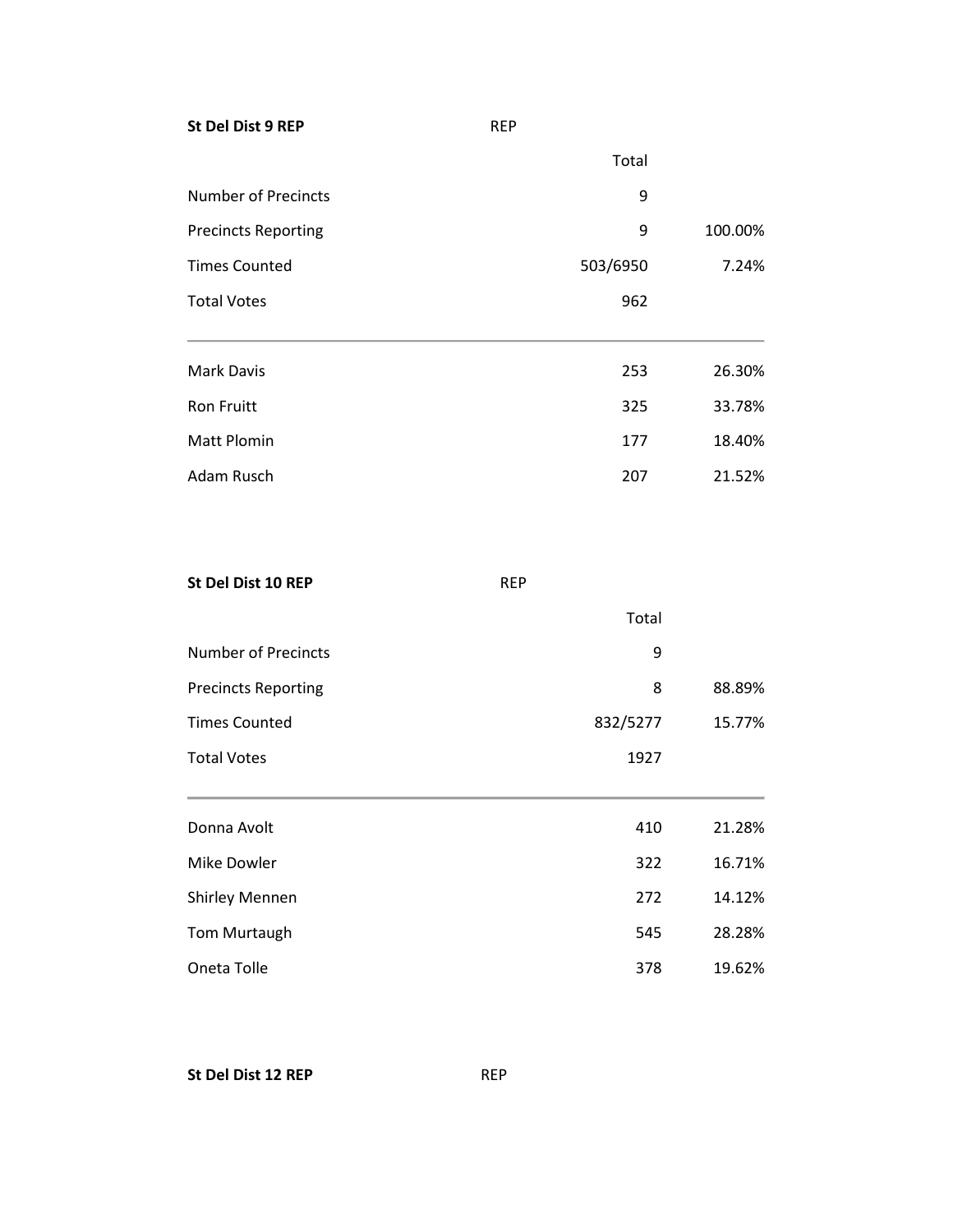|                            | Total     |         |
|----------------------------|-----------|---------|
| Number of Precincts        | 10        |         |
| <b>Precincts Reporting</b> | 10        | 100.00% |
| <b>Times Counted</b>       | 1286/6952 | 18.50%  |
| <b>Total Votes</b>         | 3633      |         |
|                            |           |         |
| Frank Cederquist           | 575       | 15.83%  |
| Christa Coffey             | 689       | 18.97%  |
| Alan Kemper                | 844       | 23.23%  |
| John Knochel               | 780       | 21.47%  |
| <b>Rick Miller</b>         | 745       | 20.51%  |
|                            |           |         |

| St Del Dist 1 DEM          | <b>DEM</b> |         |
|----------------------------|------------|---------|
|                            | Total      |         |
| <b>Number of Precincts</b> | 12         |         |
| <b>Precincts Reporting</b> | 12         | 100.00% |
| <b>Times Counted</b>       | 445/8384   | 5.31%   |
| <b>Total Votes</b>         | 1270       |         |
| Ed Butz                    | 210        | 16.54%  |
| Nora Jarmon                | 190        | 14.96%  |
| Margaret McCabe            | 124        | 9.76%   |
| <b>Steve Moriarty</b>      | 154        | 12.13%  |
| Cindy Murray               | 260        | 20.47%  |
| James Riehle               | 332        | 26.14%  |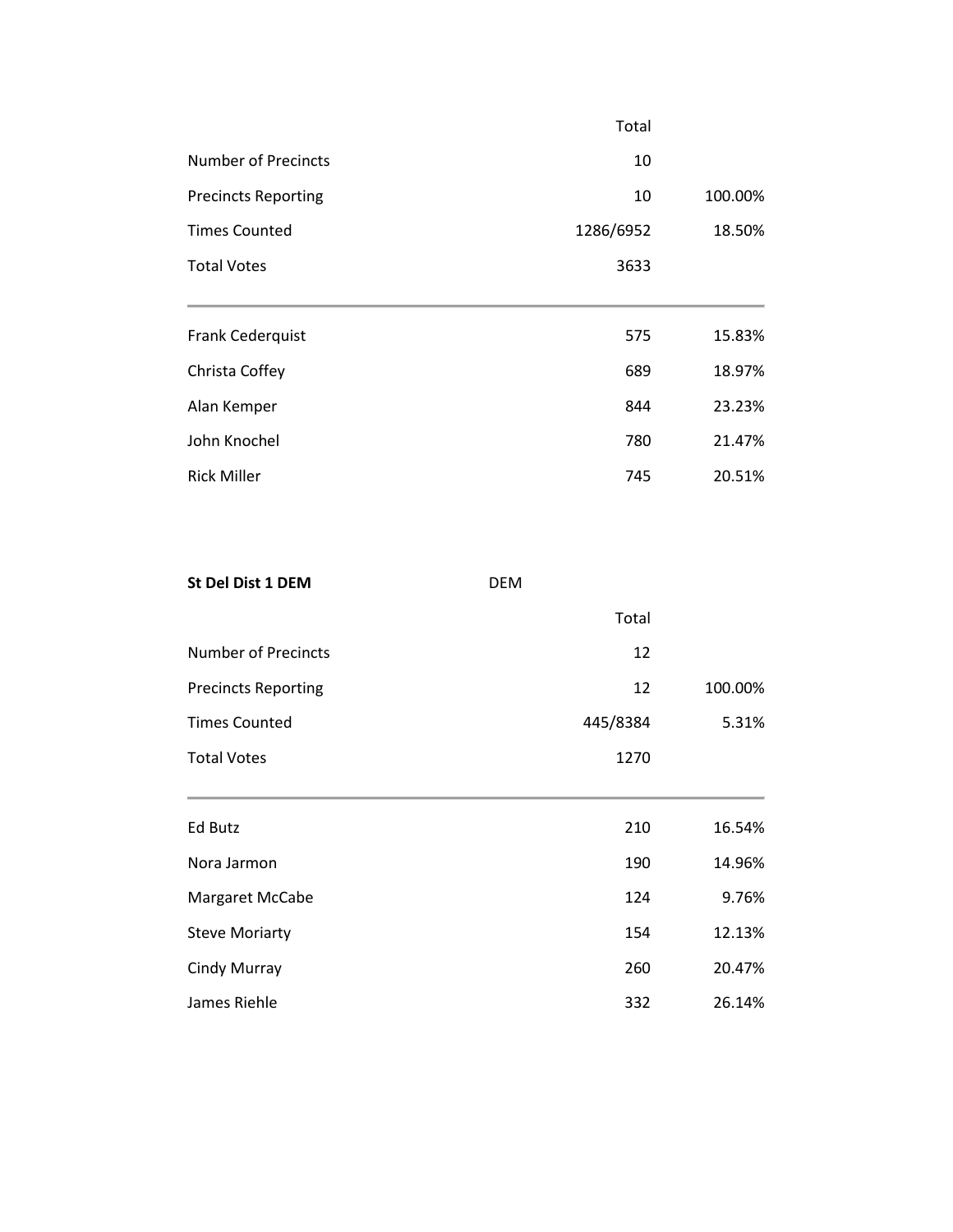**St Del Dist 4 DEM** DEM Total Number of Precincts 9 Precincts Reporting and the contract of the Precincts Reporting and the contract of the contract of the contract of the contract of the contract of the contract of the contract of the contract of the contract of the contra Times Counted **348/4521** 7.70% Total Votes 1011 Lon Heide 201 19.88% Kevin Klinker 25.32% Jesse Washburn 148 14.64% M Weast Williamson 232 22.95% Barb Wood **174** 17.21%

| St Del Dist 6 DEM          | <b>DEM</b> |         |
|----------------------------|------------|---------|
|                            | Total      |         |
| <b>Number of Precincts</b> | 7          |         |
| <b>Precincts Reporting</b> | 7          | 100.00% |
| <b>Times Counted</b>       | 269/4018   | 6.69%   |
| <b>Total Votes</b>         | 586        |         |
|                            |            |         |
| Linda Cohen                | 159        | 27.13%  |
| <b>Trent Klingerman</b>    | 37         | 6.31%   |
| Mark Levinthal             | 70         | 11.95%  |
| Roberta Schonemann         | 66         | 11.26%  |
| Leon Trachtman             | 122        | 20.82%  |
| Marguerite Trachtman       | 132        | 22.53%  |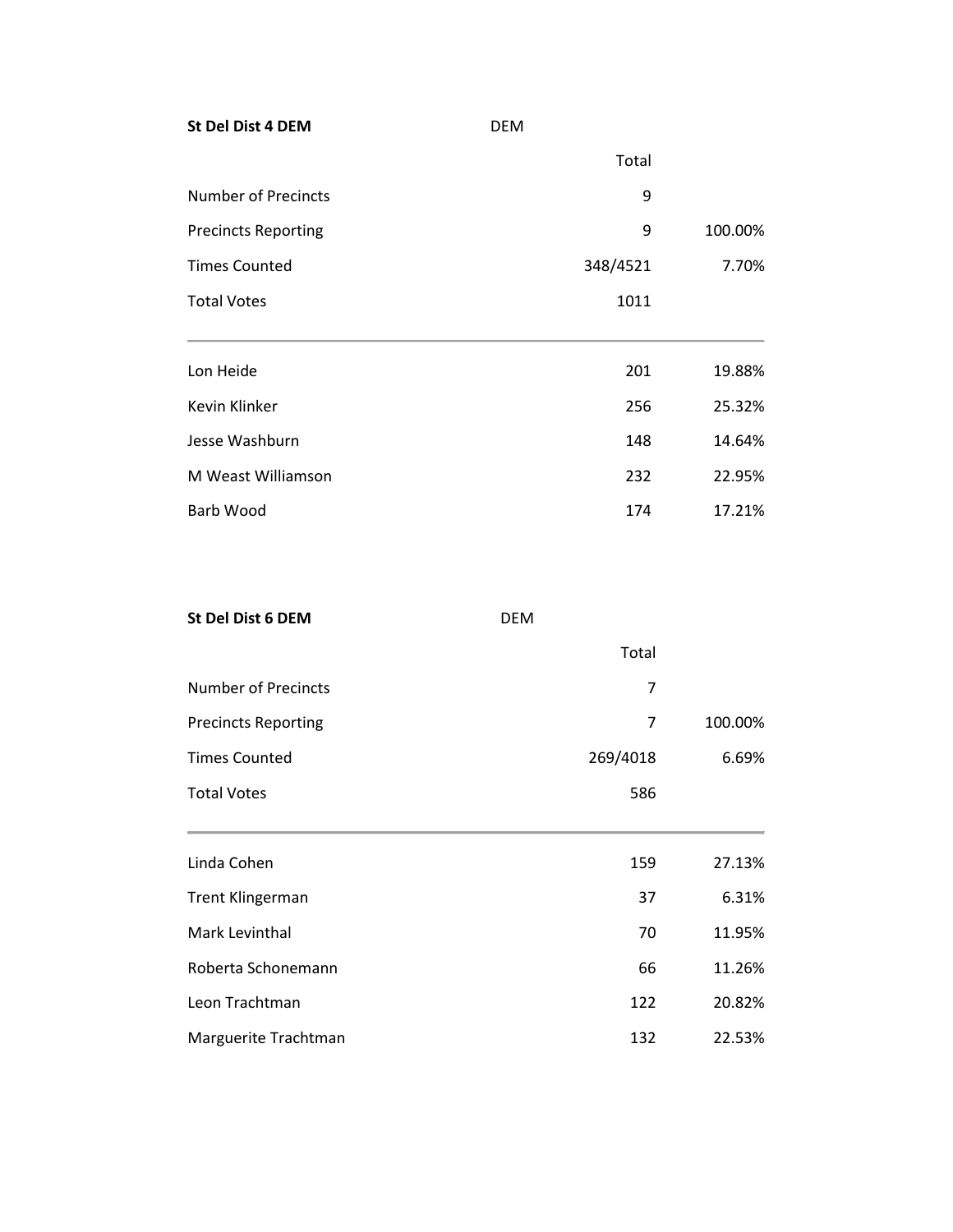# **WLSC At Large**

|                            | Total      |         |
|----------------------------|------------|---------|
| <b>Number of Precincts</b> | 16         |         |
| <b>Precincts Reporting</b> | 16         | 100.00% |
| <b>Times Counted</b>       | 3214/11114 | 28.92%  |
| <b>Total Votes</b>         | 11343      |         |
| Kathleen Anderson          | 1307       | 11.52%  |
| Peter Bunder               | 1137       | 10.02%  |
| <b>Scott Homan</b>         | 1183       | 10.43%  |
| Karen Itin                 | 867        | 7.64%   |
| Christie Keen              | 697        | 6.14%   |
| Gale Kvam                  | 801        | 7.06%   |
| <b>Dianne Sautter</b>      | 2013       | 17.75%  |
| Karen Springer             | 738        | 6.51%   |
| <b>Roland Winger</b>       | 1485       | 13.09%  |
| Shelley Woloshuk           | 1115       | 9.83%   |

# **TSC Dist 4**

|                            | Total      |        |
|----------------------------|------------|--------|
| <b>Number of Precincts</b> | 55         |        |
| <b>Precincts Reporting</b> | 53         | 96.36% |
| <b>Times Counted</b>       | 6643/34628 | 19.18% |
| <b>Total Votes</b>         | 5792       |        |
|                            |            |        |
| Hal Bodkin                 | 2196       | 37.91% |
| Sue Hume Graham            | 3596       | 62.09% |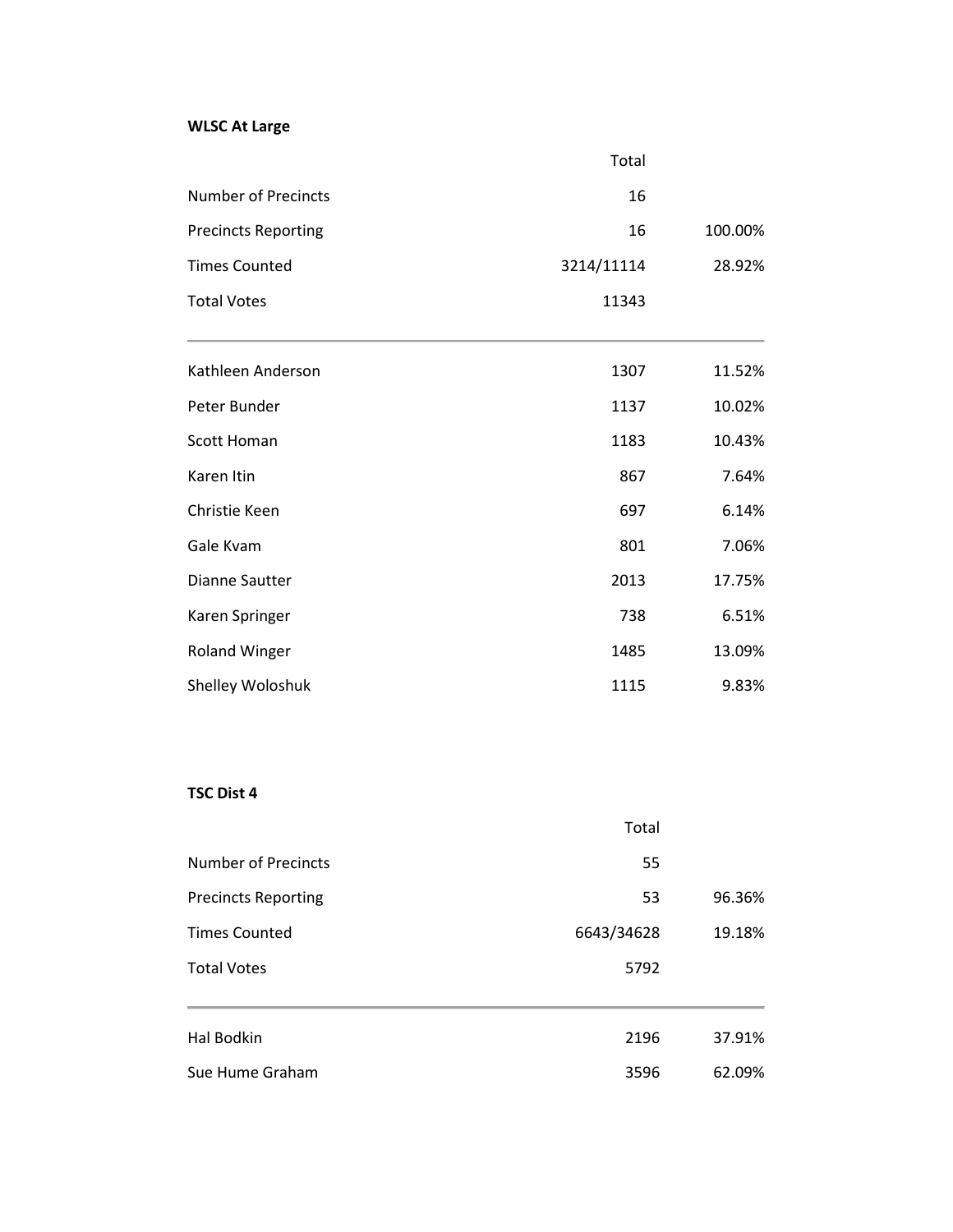#### **TSC Dist 5**

|                            | Total      |        |
|----------------------------|------------|--------|
| <b>Number of Precincts</b> | 55         |        |
| <b>Precincts Reporting</b> | 53         | 96.36% |
| <b>Times Counted</b>       | 6644/34628 | 19.19% |
| <b>Total Votes</b>         | 6018       |        |
|                            |            |        |
| Jane Coleman               | 2411       | 40.06% |
| Alan Kemper                | 3607       | 59.94% |

#### **TSC Dist 6**

| Kathy Dale                 | 5075       | 100.00% |
|----------------------------|------------|---------|
| <b>Total Votes</b>         | 5075       |         |
| <b>Times Counted</b>       | 6553/34628 | 18.92%  |
| <b>Precincts Reporting</b> | 53         | 96.36%  |
| <b>Number of Precincts</b> | 55         |         |
|                            | Total      |         |

### **TSC Dist 7**

|                            | Total      |        |
|----------------------------|------------|--------|
| <b>Number of Precincts</b> | 55         |        |
| <b>Precincts Reporting</b> | 53         | 96.36% |
| <b>Times Counted</b>       | 6643/34628 | 19.18% |
| <b>Total Votes</b>         | 5137       |        |